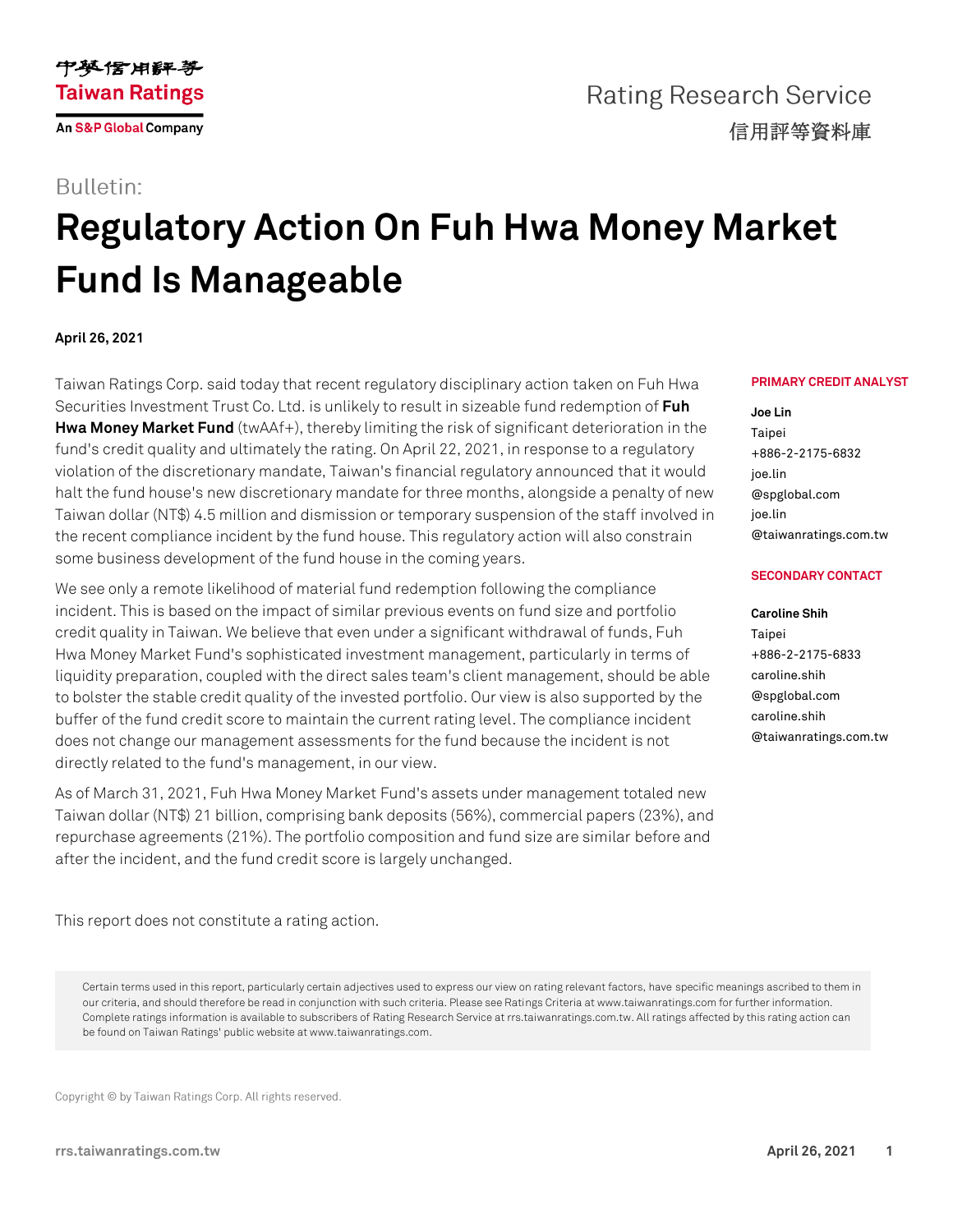Bulletin: Regulatory Action On Fuh Hwa Money Market Fund Is Manageable